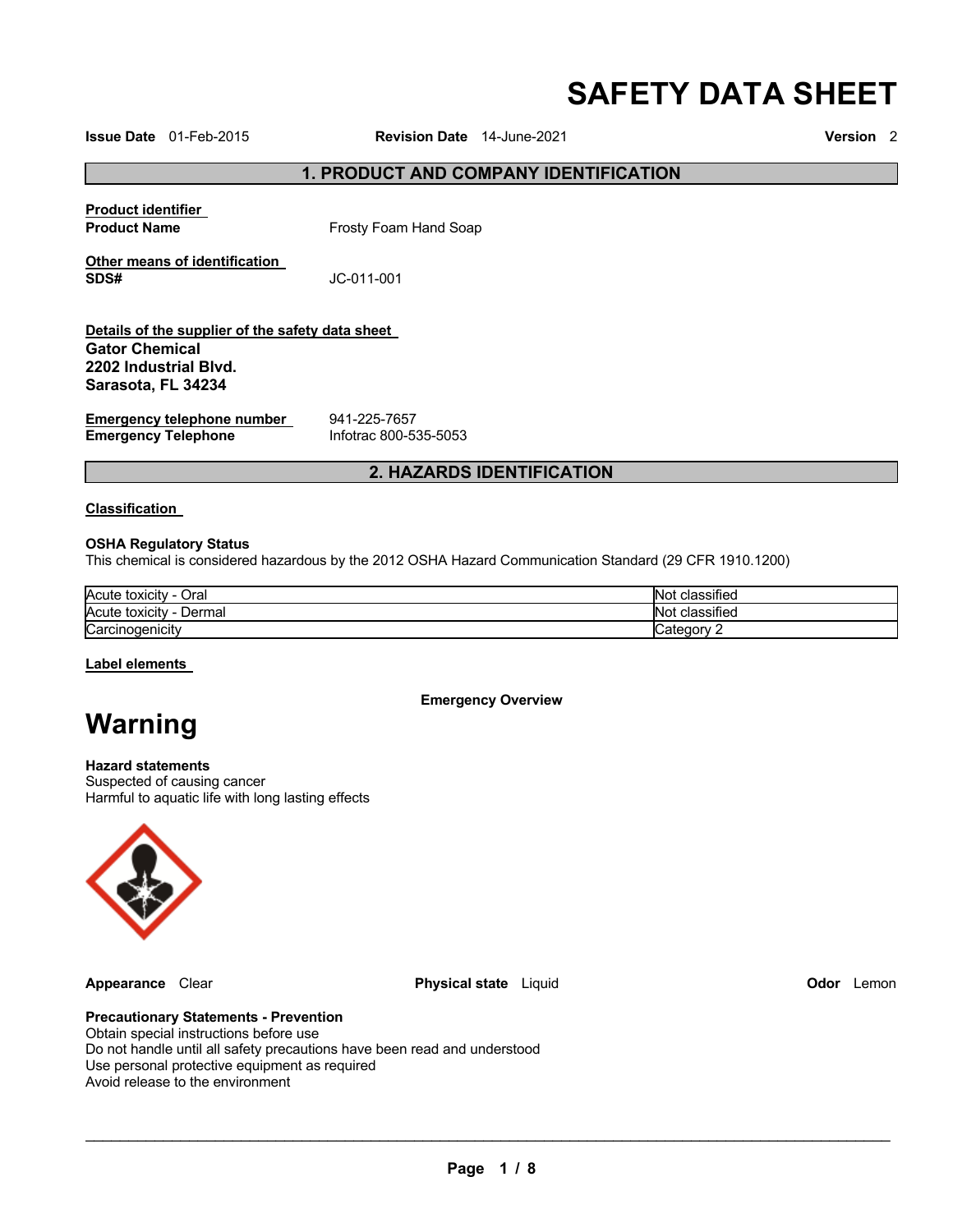#### **Precautionary Statements - Response**

IF exposed or concerned: Get medical advice/attention Specific Treatment (See Section 4 on the SDS)

#### **Precautionary Statements - Storage** Store locked up

#### **Precautionary Statements - Disposal**

Dispose of contents/container to an approved waste disposal plant

#### **Hazards not otherwise classified (HNOC)**

**Other Information**<br>Unknown Acute Toxicity

0.06042015% of the mixture consists of ingredient(s) of unknown toxicity

# **3. COMPOSITION/INFORMATION ON INGREDIENTS**

\_\_\_\_\_\_\_\_\_\_\_\_\_\_\_\_\_\_\_\_\_\_\_\_\_\_\_\_\_\_\_\_\_\_\_\_\_\_\_\_\_\_\_\_\_\_\_\_\_\_\_\_\_\_\_\_\_\_\_\_\_\_\_\_\_\_\_\_\_\_\_\_\_\_\_\_\_\_\_\_\_\_\_\_\_\_\_\_\_\_\_\_\_

| Chemical '<br>Name   | S No.<br>CAS       | Weight-% | <br>Secret<br>rage |
|----------------------|--------------------|----------|--------------------|
| DEA<br>ocamٽ<br>nide | $-42 - c$<br>68603 |          |                    |

\*The exact percentage (concentration) of composition has been withheld as a trade secret. **4. FIRST AID MEASURES** 

| <b>4. FIRST AID MEASURES</b>                                                      |                                                                                                                         |  |  |  |
|-----------------------------------------------------------------------------------|-------------------------------------------------------------------------------------------------------------------------|--|--|--|
| First aid measures                                                                |                                                                                                                         |  |  |  |
| Skin Contact                                                                      | First aid measures not required.                                                                                        |  |  |  |
| Eye contact                                                                       | Rinse thoroughly with plenty of water for at least 15 minutes, lifting lower and upper eyelids.<br>Consult a physician. |  |  |  |
| Inhalation                                                                        | First aid measures not required.                                                                                        |  |  |  |
| Ingestion                                                                         | Clean mouth with water and drink afterwards plenty of water.                                                            |  |  |  |
| Most important symptoms and effects, both acute and delayed                       |                                                                                                                         |  |  |  |
| Svmptoms                                                                          | Any additional important symptoms and effects are described in Section 11: Toxicology<br>Information.                   |  |  |  |
| <u>Indication of any immediate medical attention and special treatment needed</u> |                                                                                                                         |  |  |  |
| Note to physicians                                                                | Treat symptomatically.                                                                                                  |  |  |  |
| <b>5. FIRE-FIGHTING MEASURES</b>                                                  |                                                                                                                         |  |  |  |

#### **Suitable extinguishing media**

Use extinguishing measures that are appropriate to local circumstances and the surrounding environment.

**Unsuitable extinguishing media** Caution: Use of water spray when fighting fire may be inefficient.

#### **Specific hazards arising from the chemical** No Information available.

# **Explosion data**

**Sensitivity to Mechanical Impact** None. **Sensitivity to Static Discharge** None.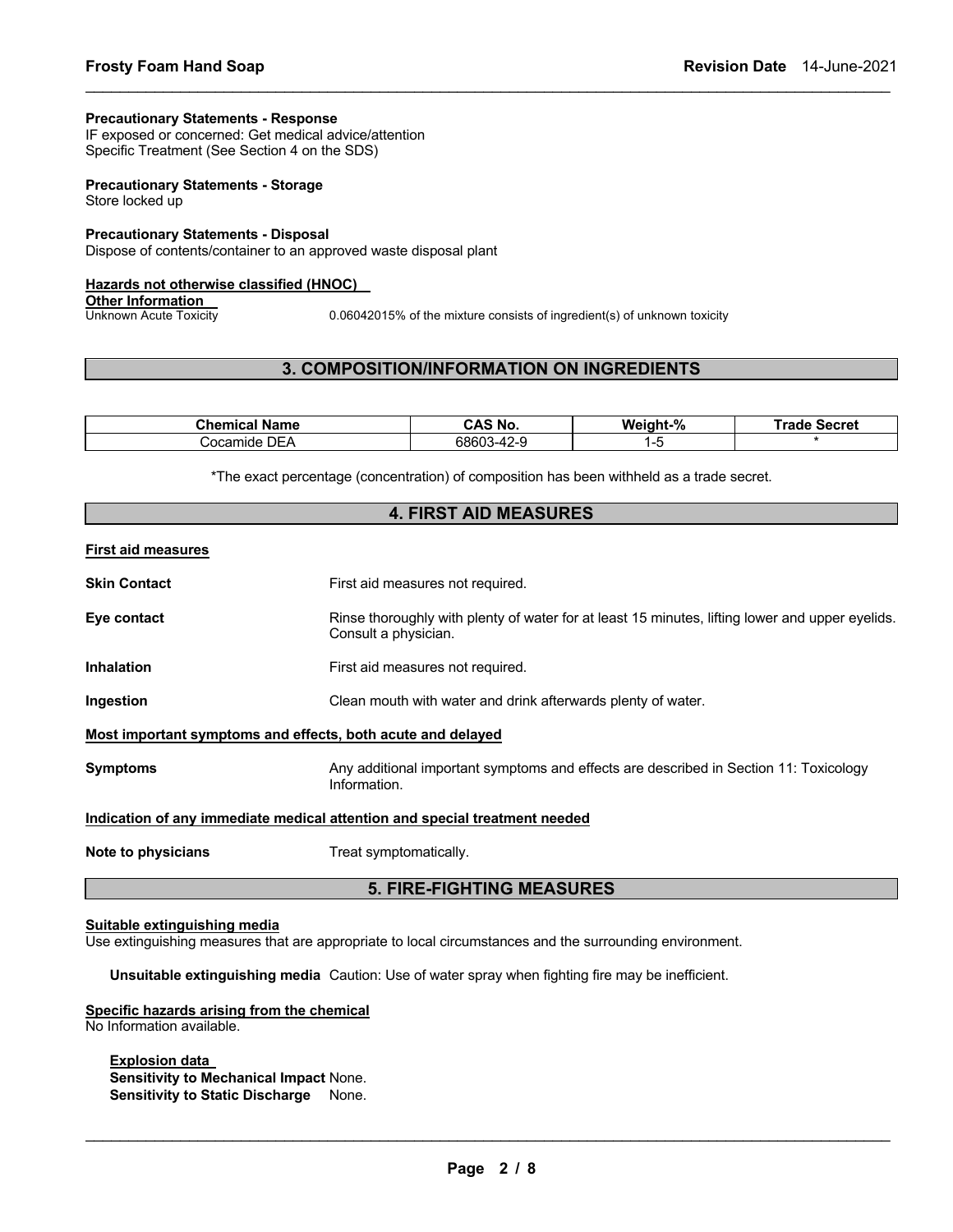#### **Protective equipment and precautions for firefighters**

As in any fire, wear self-contained breathing apparatus pressure-demand, MSHA/NIOSH (approved or equivalent) and full protective gear.

\_\_\_\_\_\_\_\_\_\_\_\_\_\_\_\_\_\_\_\_\_\_\_\_\_\_\_\_\_\_\_\_\_\_\_\_\_\_\_\_\_\_\_\_\_\_\_\_\_\_\_\_\_\_\_\_\_\_\_\_\_\_\_\_\_\_\_\_\_\_\_\_\_\_\_\_\_\_\_\_\_\_\_\_\_\_\_\_\_\_\_\_\_

|                                                                     | <b>6. ACCIDENTAL RELEASE MEASURES</b>                                    |  |  |  |
|---------------------------------------------------------------------|--------------------------------------------------------------------------|--|--|--|
| Personal precautions, protective equipment and emergency procedures |                                                                          |  |  |  |
| <b>Personal precautions</b>                                         | Ensure adequate ventilation, especially in confined areas.               |  |  |  |
| <u>Environmental precautions</u>                                    |                                                                          |  |  |  |
| <b>Environmental precautions</b>                                    | See Section 12 for additional ecological information.                    |  |  |  |
| Methods and material for containment and cleaning up                |                                                                          |  |  |  |
| <b>Methods for containment</b>                                      | Prevent further leakage or spillage if safe to do so.                    |  |  |  |
| Methods for cleaning up                                             | Pick up and transfer to properly labeled containers.                     |  |  |  |
|                                                                     | 7. HANDLING AND STORAGE                                                  |  |  |  |
| <b>Precautions for safe handling</b>                                |                                                                          |  |  |  |
| Advice on safe handling                                             | Handle in accordance with good industrial hygiene and safety practice.   |  |  |  |
| Conditions for safe storage, including any incompatibilities        |                                                                          |  |  |  |
| <b>Storage Conditions</b>                                           | Keep containers tightly closed in a dry, cool and well-ventilated place. |  |  |  |
| Incompatible materials                                              | None known based on information supplied.                                |  |  |  |
|                                                                     |                                                                          |  |  |  |

# **8. EXPOSURE CONTROLS/PERSONAL PROTECTION**

# **Control parameters**

| <b>Exposure Guidelines</b>   | Exposure quidelines noted for ingredient(s).          |                                                                                                                                                                                                                                                 |                                                                                     |  |
|------------------------------|-------------------------------------------------------|-------------------------------------------------------------------------------------------------------------------------------------------------------------------------------------------------------------------------------------------------|-------------------------------------------------------------------------------------|--|
| <b>Chemical Name</b>         | <b>ACGIH TLV</b>                                      | <b>OSHA PEL</b>                                                                                                                                                                                                                                 | <b>NIOSH IDLH</b>                                                                   |  |
| Phosphoric Acid<br>7664-38-2 | STEL: 3 mg/m <sup>3</sup><br>TWA: 1 mg/m <sup>3</sup> | TWA: 1 $mq/m3$<br>(vacated) TWA: 1 mg/m $3$<br>(vacated) STEL: 3 mg/m $^3$                                                                                                                                                                      | IDLH: $1000 \text{ mg/m}^3$<br>TWA: 1 mg/m <sup>3</sup><br>STEL: $3 \text{ mg/m}^3$ |  |
| Diethanolamine<br>111-42-2   | TWA: 1 $mq/m3$ inhalable fraction<br>and vapor<br>S*  | (vacated) TWA: 3 ppm<br>(vacated) TWA: $15 \text{ mg/m}^3$                                                                                                                                                                                      | TWA: 3 ppm<br>TWA: $15 \text{ mg/m}^3$                                              |  |
| Formaldehyde<br>$50-00-0$    | Ceiling: 0.3 ppm                                      | TWA: 0.75 ppm<br>(vacated) TWA: 3 ppm<br>unless<br>specified in 1910.1048<br>(vacated) STEL: 10 ppm 30 min<br>unless specified in 1910.1048<br>(vacated) Ceiling: 5 ppm unless<br>specified in 1910.1048<br>STEL: 2 ppm see 29 CFR<br>1910.1048 | IDLH: 20 ppm<br>Ceiling: 0.1 ppm 15 min<br>TWA: 0.016 ppm                           |  |

*NIOSH IDLH Immediately Dangerous to Life or Health* 

**Other Information** Vacated limits revoked by the Court of Appeals decision in AFL-CIO v. OSHA, 965 F.2d 962 (11th Cir., 1992).

### **Appropriate engineering controls**

\_\_\_\_\_\_\_\_\_\_\_\_\_\_\_\_\_\_\_\_\_\_\_\_\_\_\_\_\_\_\_\_\_\_\_\_\_\_\_\_\_\_\_\_\_\_\_\_\_\_\_\_\_\_\_\_\_\_\_\_\_\_\_\_\_\_\_\_\_\_\_\_\_\_\_\_\_\_\_\_\_\_\_\_\_\_\_\_\_\_\_\_\_ **Engineering Controls** Showers, Eyewash stations & Ventilation systems.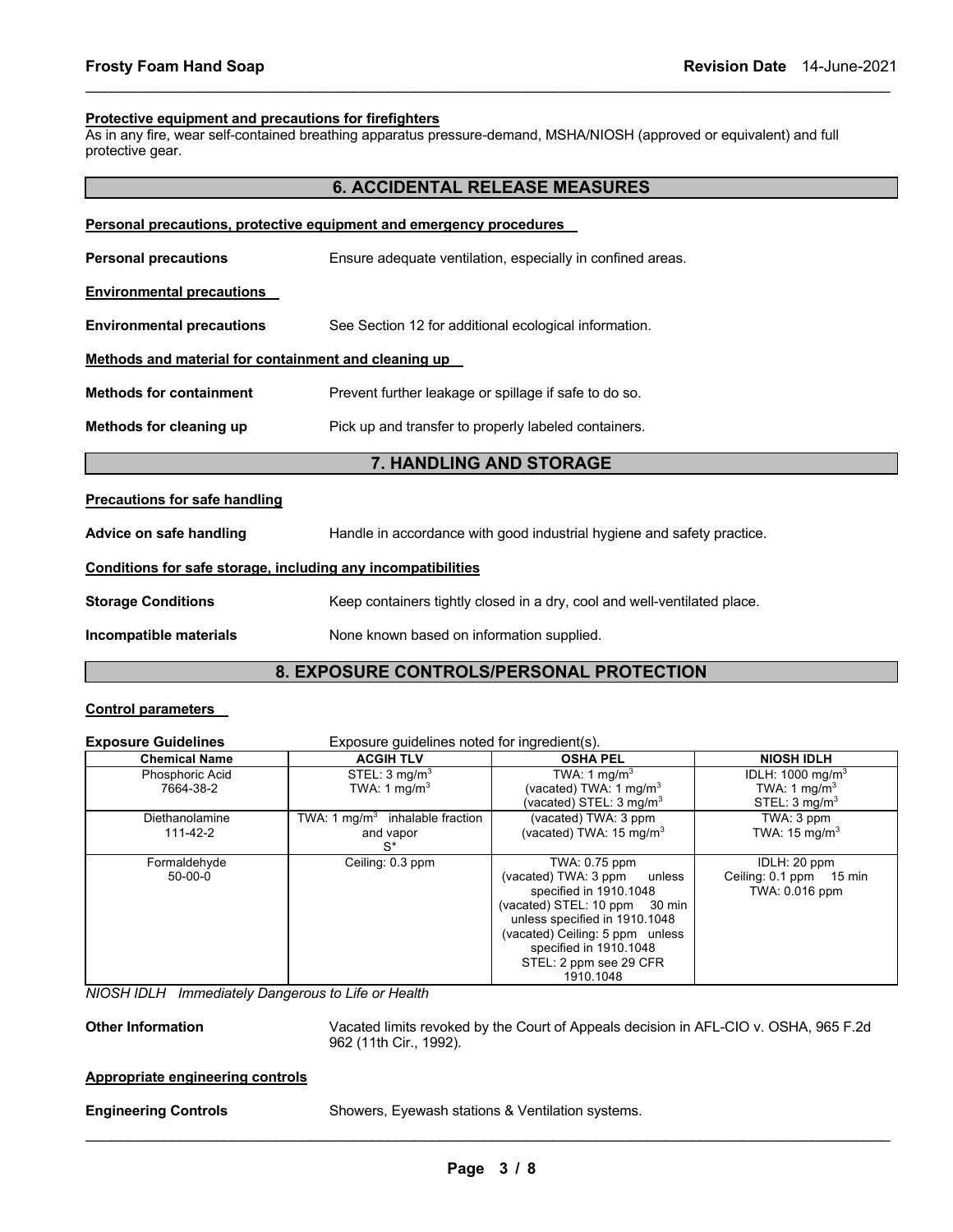#### **Individual protection measures, such as personal protective equipment**

| <b>Eye/face protection</b>    | No special technical protective measures are necessary. Avoid contact with eyes.                                |
|-------------------------------|-----------------------------------------------------------------------------------------------------------------|
| Skin and body protection      | No special technical protective measures are necessary. Prolonged or repeated contact<br>may be drying to skin. |
| <b>Respiratory protection</b> | No protective equipment is needed under normal use conditions.                                                  |
| General Hygiene               | Handle in accordance with good industrial hygiene and safety practice.                                          |
|                               |                                                                                                                 |

\_\_\_\_\_\_\_\_\_\_\_\_\_\_\_\_\_\_\_\_\_\_\_\_\_\_\_\_\_\_\_\_\_\_\_\_\_\_\_\_\_\_\_\_\_\_\_\_\_\_\_\_\_\_\_\_\_\_\_\_\_\_\_\_\_\_\_\_\_\_\_\_\_\_\_\_\_\_\_\_\_\_\_\_\_\_\_\_\_\_\_\_\_

# **9. PHYSICAL AND CHEMICAL PROPERTIES**

### **Information on basic physical and chemical properties**

| Liguid                   |
|--------------------------|
| Clear                    |
| Pink                     |
| Lemon                    |
| No Information available |
|                          |

| Property                            | <b>Values</b>            |
|-------------------------------------|--------------------------|
| рH                                  | $7.0 - 8.0$              |
| <b>Specific Gravity</b>             | Not Applicable           |
| Viscosity                           | 500 cP @ 25°C            |
| <b>Melting point/freezing point</b> | No Information available |
| <b>Flash point</b>                  | >200 °F                  |
| Boiling point / boiling range       |                          |
| <b>Evaporation rate</b>             | No Information available |
| Flammability (solid, gas)           |                          |
| <b>Flammability Limits in Air</b>   |                          |
| <b>Upper flammability limit:</b>    | Not Applicable           |
| Lower flammability limit:           | Not Applicable           |
| Vapor pressure                      | No Information available |
| Vapor density                       | No Information available |
| <b>Water solubility</b>             | Complete                 |
| <b>Partition coefficient</b>        | No Information available |
| <b>Autoignition temperature</b>     | No Information available |
| <b>Decomposition temperature</b>    | No Information available |

#### **Other Information**

**Density Lbs/Gal** Not Applicable **VOC Content (%)** 0.13298

# **10. STABILITY AND REACTIVITY**

# **Reactivity**

No data available

**Chemical stability** Stable under recommended storage conditions.

# **Possibility of Hazardous Reactions**

None under normal processing.

**Remarks • Method**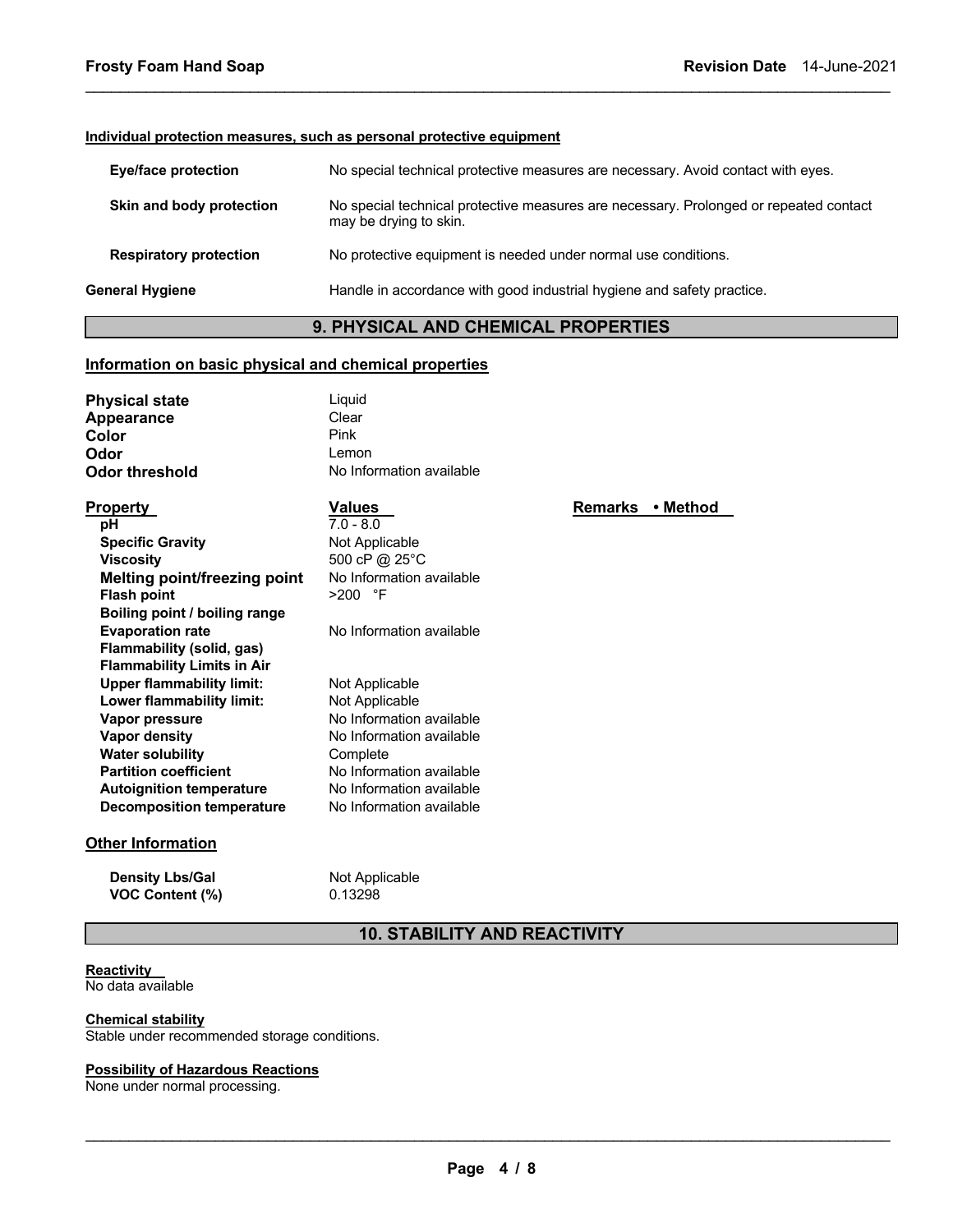#### **Conditions to avoid**

Extremes of temperature and direct sunlight.

#### **Incompatible materials**

None known based on information supplied.

#### **Hazardous Decomposition Products**

None known based on information supplied.

# **11. TOXICOLOGICAL INFORMATION**

\_\_\_\_\_\_\_\_\_\_\_\_\_\_\_\_\_\_\_\_\_\_\_\_\_\_\_\_\_\_\_\_\_\_\_\_\_\_\_\_\_\_\_\_\_\_\_\_\_\_\_\_\_\_\_\_\_\_\_\_\_\_\_\_\_\_\_\_\_\_\_\_\_\_\_\_\_\_\_\_\_\_\_\_\_\_\_\_\_\_\_\_\_

### **Information on likely routes of exposure**

#### **Product Information**

| <b>Inhalation</b>   | No data available. Unlikely to occur due to the physical properties of the product. |
|---------------------|-------------------------------------------------------------------------------------|
| Eye contact         | Avoid contact with eyes. Contact with eyes may cause irritation.                    |
| <b>Skin Contact</b> | Not a hazard under normal use conditions.                                           |
| Ingestion           | Do not taste or swallow.                                                            |

| <b>Chemical Name</b>              | Oral LD50              | Dermal LD50           | <b>Inhalation LC50</b>                |
|-----------------------------------|------------------------|-----------------------|---------------------------------------|
| Cocamide DEA<br>68603-42-9        | (Rat)<br>= 12400 µL/kg | Yes                   | Yes                                   |
| Sodium Lauryl Sulfate<br>151-21-3 | ˈRat ˈ<br>= 977 mg/kg  | Rabbit<br>= 580 mg/kg | (Rat)1h<br>$>$ 3900 mg/m <sup>3</sup> |

#### **Information on toxicological effects**

**Symptoms** No Information available.

#### **Delayed and immediate effects as well as chronic effects from short and long-term exposure**

| <b>Sensitization</b>                                                                                    | No Information available.                                                                |          |     |  |  |  |
|---------------------------------------------------------------------------------------------------------|------------------------------------------------------------------------------------------|----------|-----|--|--|--|
| Germ cell mutagenicity                                                                                  | No Information available.                                                                |          |     |  |  |  |
| Carcinogenicity                                                                                         | The table below indicates whether each agency has listed any ingredient as a carcinogen. |          |     |  |  |  |
| <b>Chemical Name</b>                                                                                    | <b>NTP</b><br><b>ACGIH</b><br><b>IARC</b>                                                |          |     |  |  |  |
| Cocamide DEA<br>68603-42-9                                                                              | Yes                                                                                      | Group 2B | Yes |  |  |  |
| <b>IARC (International Agency for Research on Cancer)</b><br>Group 2B - Possibly Carcinogenic to Humans |                                                                                          |          |     |  |  |  |
| OSHA (Occupational Safety and Health Administration of the US Department of Labor)<br>X - Present       |                                                                                          |          |     |  |  |  |
| <b>Reproductive toxicity</b>                                                                            | No Information available.                                                                |          |     |  |  |  |
| <b>STOT - single exposure</b>                                                                           | No Information available.                                                                |          |     |  |  |  |
|                                                                                                         | No Information available.                                                                |          |     |  |  |  |
| <b>STOT - repeated exposure</b>                                                                         |                                                                                          |          |     |  |  |  |

#### **Numerical measures of toxicity - Product Information**

**Unknown Acute Toxicity** 0.06042015% of the mixture consists of ingredient(s) of unknown toxicity **The following values are calculated based on chapter 3.1 of the GHS document.**

# **12. ECOLOGICAL INFORMATION**

#### **Ecotoxicity**

5.03042% of the mixture consists of components(s) of unknown hazards to the aquatic environment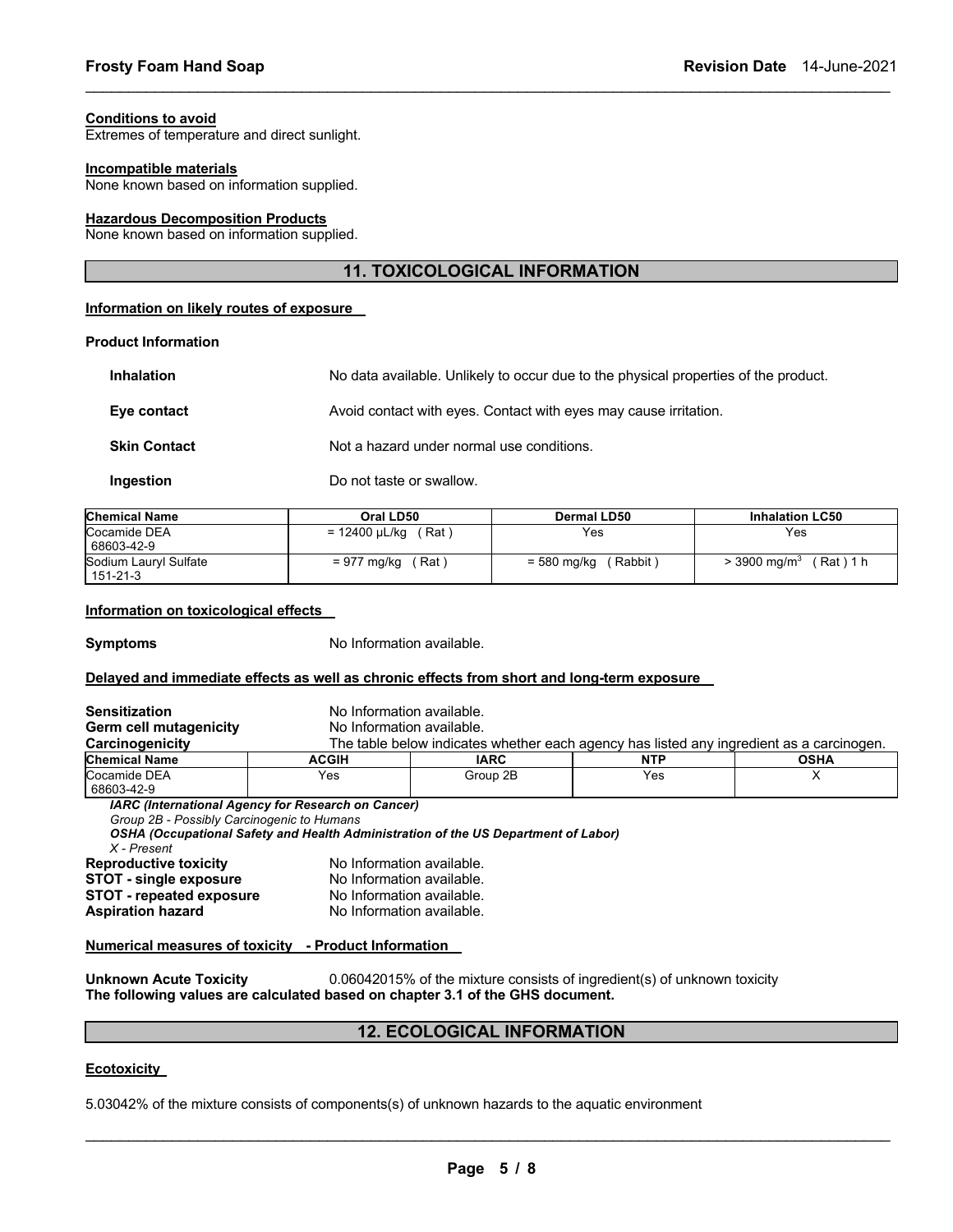| <b>Chemical Name</b>              | Fish<br>Algae/aquatic plants                                                                                                                                                                                                                                            |                                                                                                                                                                                                                                                                                                                                                                                                                                                                                                                                                                                                                                                                                                                                                                                                                                                                                                                                                                         | Crustacea                                                                                   |  |
|-----------------------------------|-------------------------------------------------------------------------------------------------------------------------------------------------------------------------------------------------------------------------------------------------------------------------|-------------------------------------------------------------------------------------------------------------------------------------------------------------------------------------------------------------------------------------------------------------------------------------------------------------------------------------------------------------------------------------------------------------------------------------------------------------------------------------------------------------------------------------------------------------------------------------------------------------------------------------------------------------------------------------------------------------------------------------------------------------------------------------------------------------------------------------------------------------------------------------------------------------------------------------------------------------------------|---------------------------------------------------------------------------------------------|--|
| Cocamide DEA<br>68603-42-9        | Yes                                                                                                                                                                                                                                                                     | 3.6: 96 h Brachydanio rerio mg/L<br>LC50 semi-static                                                                                                                                                                                                                                                                                                                                                                                                                                                                                                                                                                                                                                                                                                                                                                                                                                                                                                                    | 4.2: 24 h Daphnia magna mg/L<br>EC50                                                        |  |
| Sodium Lauryl Sulfate<br>151-21-3 | 53: 72 h Desmodesmus subspicatus 8 - 12.5: 96 h Pimephales promelas<br>mg/L EC50 30 - 100: 96 h<br>Desmodesmus subspicatus mg/L<br>EC50 117: 96 h Pseudokirchneriella<br>subcapitata mg/L EC50 3.59 - 15.6:<br>96 h Pseudokirchneriella<br>subcapitata mg/L EC50 static | mg/L LC50 static 15 - 18.9: 96 h<br>Pimephales promelas mg/L LC50<br>static 22.1 - 22.8: 96 h Pimephales<br>promelas mg/L LC50 static 10.8 -<br>16.6: 96 h Poecilia reticulata mg/L<br>LC50 static 1.31: 96 h Cyprinus<br>carpio mg/L LC50 semi-static 4.2 -<br>4.8: 96 h Lepomis macrochirus mg/L<br>LC50 flow-through 4.5: 96 h<br>Lepomis macrochirus mg/L LC50<br>5.8 - 7.5: 96 h Pimephales promelas<br>mg/L LC50 static 10.2 - 22.5: 96 h<br>Pimephales promelas mg/L LC50<br>semi-static 6.2 - 9.6: 96 h<br>Pimephales promelas mg/L LC50<br>13.5 - 18.3: 96 h Poecilia reticulata<br>mg/L LC50 semi-static 4.3 - 8.5: 96<br>h Oncorhynchus mykiss mg/L LC50<br>static 4.62: 96 h Oncorhynchus<br>mykiss mg/L LC50 flow-through 4.2:<br>96 h Oncorhynchus mykiss mg/L<br>LC50 7.97: 96 h Brachydanio rerio<br>mg/L LC50 flow-through 9.9 - 20.1:<br>96 h Brachydanio rerio mg/L LC50<br>semi-static 4.06 - 5.75: 96 h<br>Lepomis macrochirus mg/L LC50<br>static | 1.8: 48 h Daphnia magna mg/L<br>EC50                                                        |  |
| Sodium Chloride<br>7647-14-5      | Yes                                                                                                                                                                                                                                                                     | 5560 - 6080: 96 h Lepomis<br>macrochirus mg/L LC50 flow-<br>through 12946: 96 h Lepomis<br>macrochirus mg/L LC50 static 6020<br>- 7070: 96 h Pimephales promelas<br>mg/L LC50 static 7050: 96 h<br>Pimephales promelas mg/L LC50<br>semi-static 6420 - 6700: 96 h<br>Pimephales promelas mg/L LC50<br>static 4747 - 7824: 96 h<br>Oncorhynchus mykiss mg/L LC50<br>flow-through                                                                                                                                                                                                                                                                                                                                                                                                                                                                                                                                                                                         | 1000: 48 h Daphnia magna mg/L<br>EC50 340.7 - 469.2: 48 h Daphnia<br>magna mg/L EC50 Static |  |
| Phosphoric Acid<br>7664-38-2      | Yes                                                                                                                                                                                                                                                                     | 3 - 3.5: 96 h Gambusia affinis mg/L<br>LC50                                                                                                                                                                                                                                                                                                                                                                                                                                                                                                                                                                                                                                                                                                                                                                                                                                                                                                                             | 4.6: 12 h Daphnia magna mg/L<br>EC50                                                        |  |
| Diethanolamine<br>111-42-2        | 7.8: 72 h Desmodesmus<br>subspicatus mg/L EC50 2.1 - 2.3: 96<br>h Pseudokirchneriella subcapitata<br>mg/L EC50                                                                                                                                                          | 4460 - 4980: 96 h Pimephales<br>promelas mg/L LC50 flow-through<br>1200 - 1580: 96 h Pimephales<br>promelas mg/L LC50 static 600 -<br>1000: 96 h Lepomis macrochirus<br>mg/L LC50 static                                                                                                                                                                                                                                                                                                                                                                                                                                                                                                                                                                                                                                                                                                                                                                                | 55: 48 h Daphnia magna mg/L<br>EC50                                                         |  |
| Formaldehyde<br>$50 - 00 - 0$     | $\bar{Y}$ es                                                                                                                                                                                                                                                            | 22.6 - 25.7: 96 h Pimephales<br>promelas mg/L LC50 flow-through<br>23.2 - 29.7: 96 h Pimephales<br>promelas mg/L LC50 static 1510: 96<br>h Lepomis macrochirus µg/L LC50<br>static 41: 96 h Brachydanio rerio<br>mg/L LC50 static 0.032 - 0.226: 96 h<br>Oncorhynchus mykiss mL/L LC50<br>flow-through 100 - 136: 96 h<br>Oncorhynchus mykiss mg/L LC50<br>static                                                                                                                                                                                                                                                                                                                                                                                                                                                                                                                                                                                                       | 2: 48 h Daphnia magna mg/L LC50<br>11.3 - 18: 48 h Daphnia magna<br>mg/L EC50 Static        |  |

\_\_\_\_\_\_\_\_\_\_\_\_\_\_\_\_\_\_\_\_\_\_\_\_\_\_\_\_\_\_\_\_\_\_\_\_\_\_\_\_\_\_\_\_\_\_\_\_\_\_\_\_\_\_\_\_\_\_\_\_\_\_\_\_\_\_\_\_\_\_\_\_\_\_\_\_\_\_\_\_\_\_\_\_\_\_\_\_\_\_\_\_\_

# **Persistence and degradability**

No Information available.

# **Bioaccumulation**

No Information available.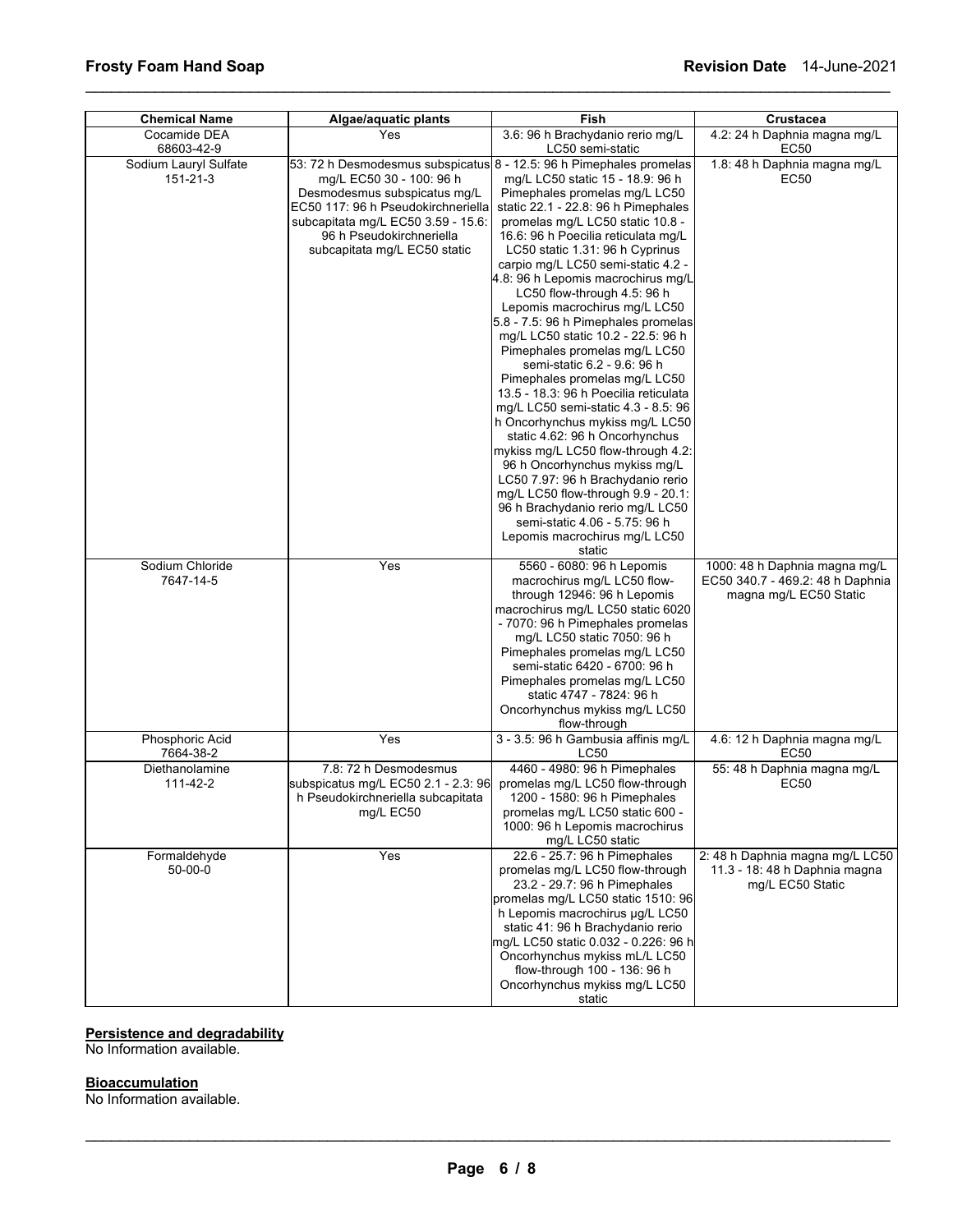**Other adverse effects** No Information available

# **13. DISPOSAL CONSIDERATIONS**

\_\_\_\_\_\_\_\_\_\_\_\_\_\_\_\_\_\_\_\_\_\_\_\_\_\_\_\_\_\_\_\_\_\_\_\_\_\_\_\_\_\_\_\_\_\_\_\_\_\_\_\_\_\_\_\_\_\_\_\_\_\_\_\_\_\_\_\_\_\_\_\_\_\_\_\_\_\_\_\_\_\_\_\_\_\_\_\_\_\_\_\_\_

#### **Waste treatment methods**

**Disposal of wastes** Disposal should be in accordance with applicable regional, national and local laws and regulations.

**Contaminated packaging Theory Do not reuse container.** 

| Chemical Name | <b>RCRA</b> | <b>RCRA - Basis for Listing</b>   | <b>RCRA - D Series Wastes</b> | <b>RCRA - U Series Wastes</b> |
|---------------|-------------|-----------------------------------|-------------------------------|-------------------------------|
| Formaldehvde  | J122        | Included in waste streams:        | Yes                           | U122                          |
| $50-00-0$     |             | K009, K010, K038, K040,           |                               |                               |
|               |             | K <sub>156</sub> K <sub>157</sub> |                               |                               |

This product contains one or more substances that are listed with the State of California as a hazardous waste.

# **14. TRANSPORT INFORMATION**

**15. REGULATORY INFORMATION** 

The basic description below is specific to the container size. This information is provided for at a glance DOT information. Please refer to the container and/or shipping papers for the appropriate shipping description before tendering this material for shipment. For additional information, please contact the distributor listed in section 1 of this SDS.

**DOT** Not regulated

|                           | 15. F    |
|---------------------------|----------|
| International Inventories |          |
| <b>TSCA</b>               | Complies |
| <b>DSL/NDSL</b>           | Complies |

**Legend:** 

**TSCA** - United States Toxic Substances Control Act Section 8(b) Inventory **DSL/NDSL** - Canadian Domestic Substances List/Non-Domestic Substances List

#### **US Federal Regulations**

#### **SARA 313**

Section 313 of Title III of the Superfund Amendments and Reauthorization Act of 1986 (SARA). This product does not contain any chemicals which are subject to the reporting requirements of the Act and Title 40 of the Code of Federal Regulations, Part 372

| SARA 311/312 Hazard Categories    |    |
|-----------------------------------|----|
| Acute health hazard               | N٥ |
| <b>Chronic Health Hazard</b>      | Nο |
| <b>Fire hazard</b>                | Nο |
| Sudden release of pressure hazard | Nο |
| <b>Reactive Hazard</b>            | N٥ |

# **CWA (Clean Water Act)**

This product does not contain any substances regulated as pollutants pursuant to the Clean Water Act (40 CFR 122.21 and 40 CFR 122.42)